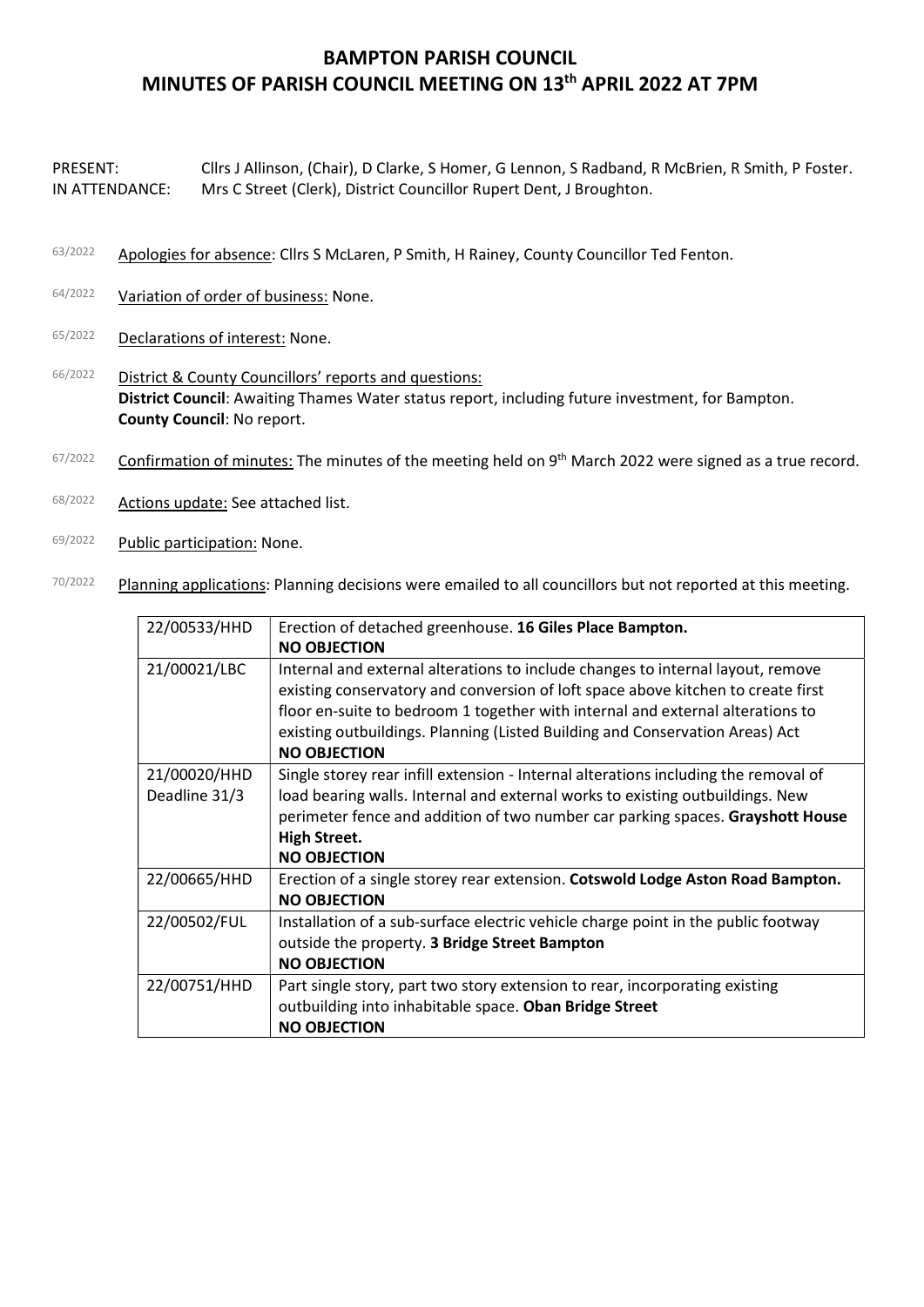## 71/2022 Finance and Accounts for Payment:

|                                       | The following payments were approved in accordance with the budget: |          |
|---------------------------------------|---------------------------------------------------------------------|----------|
| <b>OPFA (Ox Playing Fields Assoc)</b> | <b>Annual Membership</b>                                            | £56      |
| <b>ACS Bower</b>                      | Fix cemetery plaques to wall                                        | £144     |
| Securipol                             | Call out                                                            | £54 PAID |
| <b>Hartwell Electrical</b>            | Electric socket for Christmas lights                                | £211.85  |
| Pauline Smith                         | Expenses for interview refreshments                                 | £8.49    |
| M Simpson                             | Remove shrubs from cemetery                                         | £2088    |
| Medlar                                | Tree management advice                                              | £1350    |
| 123Connect                            | SSL Certificate renewal                                             | £92.40   |
| Securipol                             | Alarm activation admin charge                                       | £72.30   |
| Ubico                                 | Emptying dog bins Bowling Green Close &                             | £251.32  |
|                                       | Sandford Field                                                      |          |
| <b>WODC</b>                           | Rates - Cemetery                                                    | £224.55  |
| <b>WODC</b>                           | Rates - town hall                                                   | £3692.60 |
| <b>WODC</b>                           | Rates - Old School Community Centre                                 | £1996    |
| <b>HMRC</b>                           | <b>PAYE</b>                                                         | £999.44  |
| <b>WODC</b>                           | Cemetery waste collection                                           | £291.20  |
| Chris Smith                           | Cemetery upkeep March                                               | £65      |
| Securipol                             | Annual intruder alarm                                               | £330.00  |
| Margaret L Johnson                    | Office supplies                                                     | £60.42   |
| <b>AK Timms</b>                       | Padlock                                                             | £32.14   |
| Janet Whitlock                        | Damage to gravestone from tree falling                              | £480     |
| Pauline Smith                         | Reimbursement of printing costs                                     | £4.50    |

• The following pre-paid debit card transactions were approved:

| Just Fabrics   | Extra fabric for pavilion chairs (to be reimbursed) | £45.90 |
|----------------|-----------------------------------------------------|--------|
| <b>B&amp;Q</b> | Paint for rec ground (to be reimbursed)             | £100   |

- $72/2022$  Allotment report: A report was sent out prior to the meeting and no resolutions were made.
- 73/2022 Town Hall report: A report was sent out prior to the meeting and no resolutions were made.
- 74/2022 Old School Community Centre (TOSCC) report: A report was sent prior to the meeting and no resolutions were made.
- 75/2022 Cemetery report: A report was sent out prior to the meeting and no resolutions were made.
- $76/2022$  Highways, footpaths and tree report: A report was sent out prior to the meeting and no resolutions were made. The damaged wooden barrier along Bridge Street has been reported on Fix My Street.
- 77/2022 Mercury Play Park: A report was sent out prior to the meeting and the following resolutions were made: • It was agreed to order more play bark.
- 78/2022 Lengthsman report: No report.
- 79/2022 Committee meeting updates: HR Meeting: Minutes were sent round prior to the meeting for information.